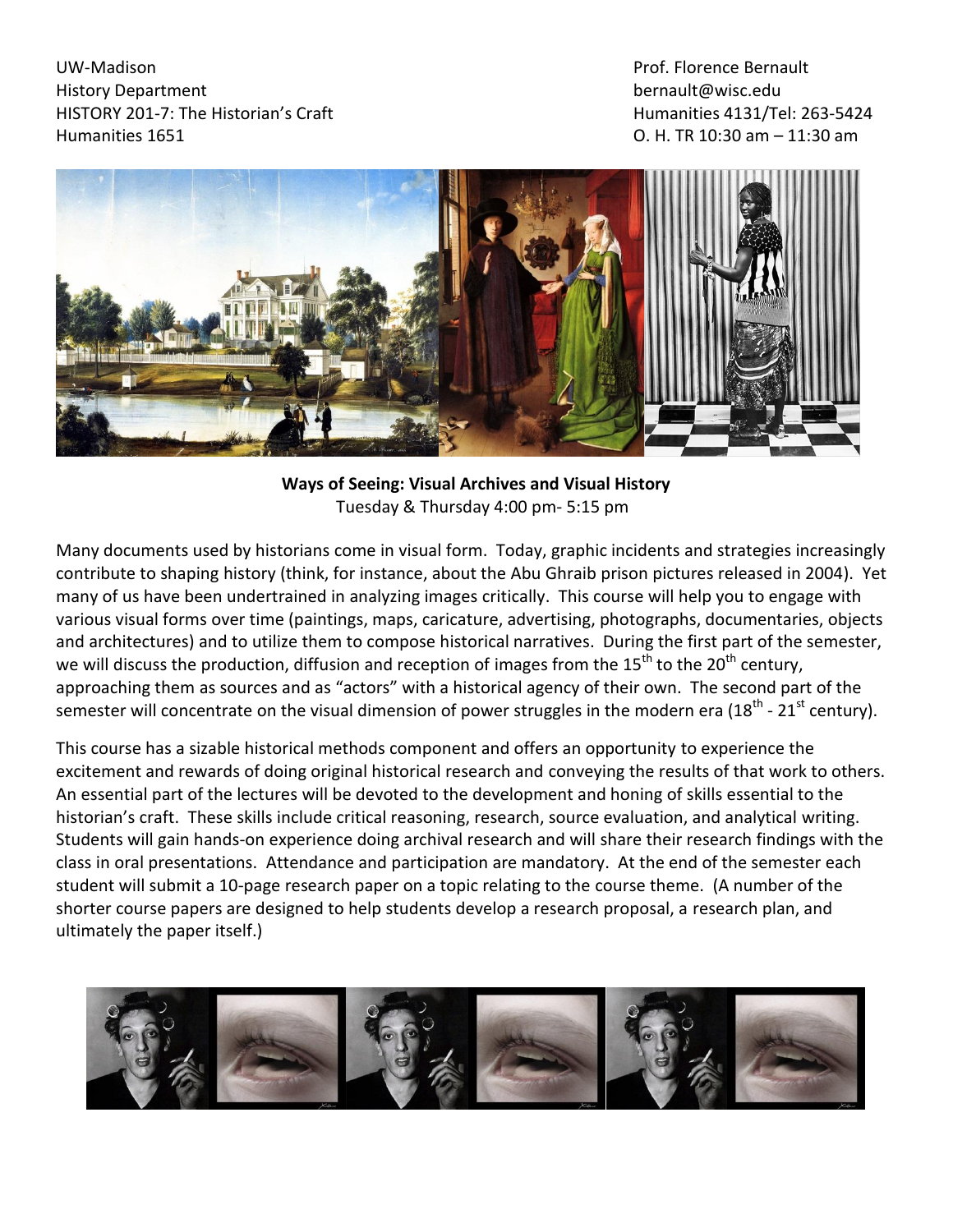#### **Course's Goals**

Students conduct original historical research and convey the results to others. Through engagement with archival materials, undergraduates become historical detectives; they practice defining important historical questions, collecting and analyzing evidence, presenting original conclusions, and contributing to ongoing discussions. Students will confer individually with and receive feedback from the instructors to improve their skills of historical analysis and communication in both written and spoken formats. Upon successful completion of this course, which satisfies the Comm-B requirement, students will be prepared to undertake historical research and writing in a variety of courses, including the HIST 600 capstone seminar.

We will focus on developing the following skills:

-Asking questions, including questions that may generate new directions for historical research. Developing historical questions through engagement with different kinds of sources. Asking historical questions to guide individual research. Posing questions to prompt productive group discussion.

-Finding and citing sources. Learning the logic of footnotes, bibliographies, search engines, libraries, and archives, and consulting them to identify and locate source materials. Identifying the purposes, limitations, authorities, and parameters of various search engines. Taking advantage of the range of library resources including interlibrary loan.

-Evaluating sources. Determining the perspective, credibility, and utility of source materials. Distinguishing between primary and secondary material for a particular topic. Identifying the perspective or authorial stance of a source. Summarizing an argument presented in a text. Distinguishing between the content of a source and its meaning in relation to a particular question.

-Developing and presenting an argument. Using sources appropriately to create, modify, and support tentative conclusions and new questions. Writing a strong, clear thesis statement. Revising a thesis statement based on additional research or analysis. Identifying the parts of an argument necessary to support a thesis convincingly. Citing evidence to support each part of an argument. Identifying the contribution of an argument to existing scholarship.

-Planning further research. Drawing upon preliminary research to develop a plan for further investigation. Writing a research proposal, annotated bibliography, and outline.

-Communicating ideas and research findings effectively through formal and informal written and oral presentations.

**Grades**: Course grades will be determined as follows: short writing assignments (including the research proposal, annoted bibliography, and outline) 40%; participation in weekly discussions in class 25%; formal oral presentation 10%; final research paper 25%.

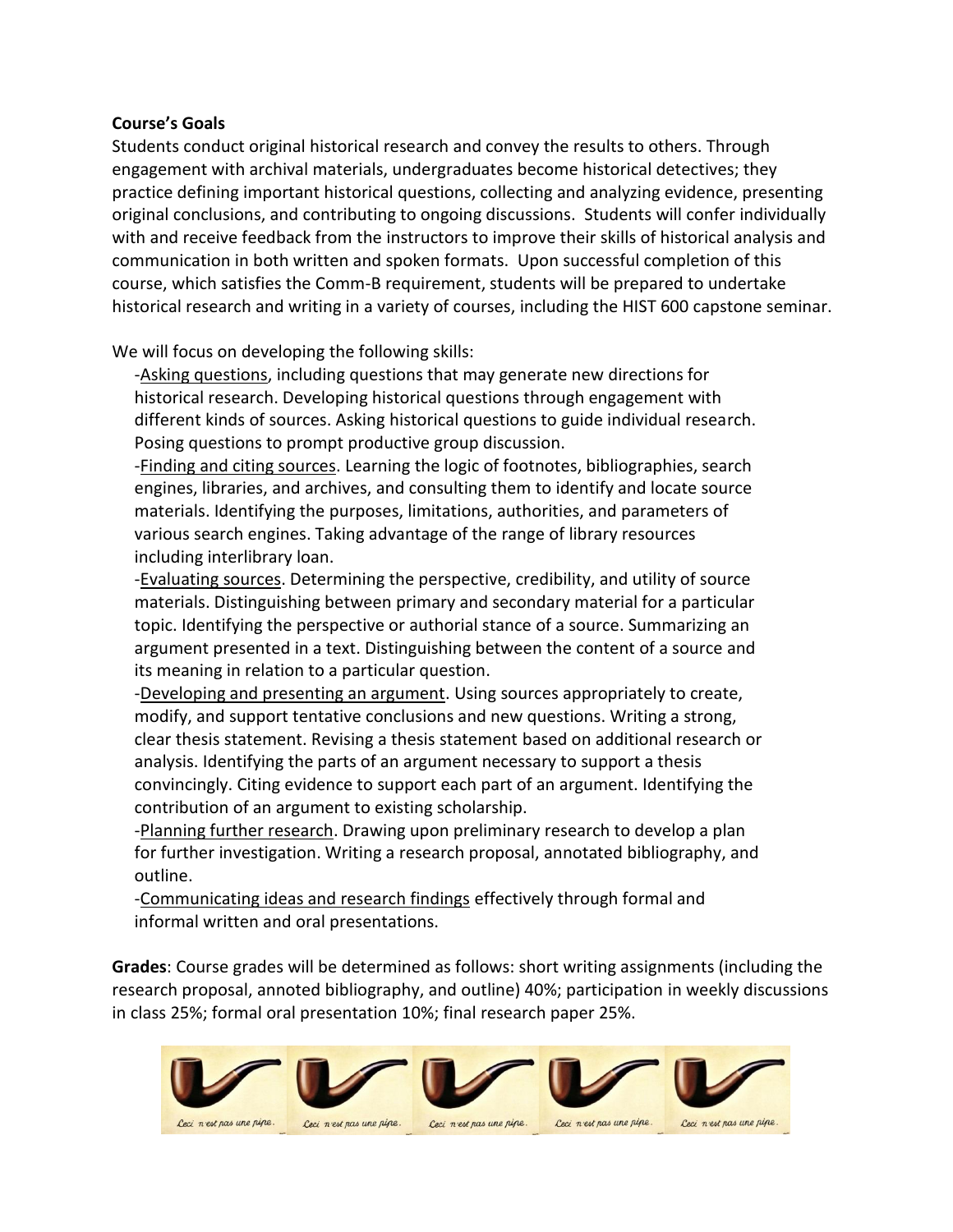#### **Readings:**

The following books are available at the University Book Store, and available on reserve at the College Library. The first is required, the second is recommended.

John Berger, *Ways of Seeing*. New York, Penguin Book, [1972] 1990 Mary Ann Rampolla, *A Pocket Guide to Writing in History*. Bedford/St. Martin's, 2012

The rest of the readings are gathered in a reading packet available for purchase at the L&S Copy Centers, 6120 Social Science (262-0761). Two hard copies will also be on reserve at the College Library (Helen C. White). When some of the readings are long and/or challenging, we'll design groups (**Reading group 1**, **Reading group 2**) that will focus on different readings. Each student should be prepared to discuss their assigned readings in class.

**Consultations**: Students are expected to come to office hours throughout the semester to discuss the progress that are making on their papers. I will schedule extra office hours during week 5 and 11 and ask everyone to sign up for one-on-one consultations.

### **\*\*\* SCHEDULE \*\*\***

### **PART I – IMAGES AS SOURCES AND AS HISTORICAL AGENTS**

#### **Week 1- Historians and Images**

**Tu. 09/02 and Th. 09/04:** Introduction. Meet your classmates. **Readings:** 

- 1. J. Berger, chapter 1, *Ways of Seeing*, pp. 7-34.
- 2. Start reading for next week.

### **Theme:**

This week we'll be talking in general terms about the historian's craft and about how historians, journalists, and politicians put together narratives about current and past events. We will also look at how historians use images to understand the past.

### **Assignment for 09/04 Lecture:**

Read *The New York Times* this week and find an article with a picture or a cartoon. Bring a copy of the article to class on Thursday **09/04**. Be ready to explain why you chose this article and to describe the relation between the picture and the written text.

### **Week 2- A Singular Portrait**

# **Tu. 09/09 & Th. 09/11: Studying Jan Van Eyck's** *Arnolfini* **Painting (1434) Readings:**

- 1. [http://www.dailymail.co.uk/home/you/article-2036955/The-Arnolfini-portrait-Jan-van-](http://www.dailymail.co.uk/home/you/article-2036955/The-Arnolfini-portrait-Jan-van-Eyck-The-mystery-National-Gallery-masterpiece.html)[Eyck-The-mystery-National-Gallery-masterpiece.html](http://www.dailymail.co.uk/home/you/article-2036955/The-Arnolfini-portrait-Jan-van-Eyck-The-mystery-National-Gallery-masterpiece.html)
- 2. [http://en.wikipedia.org/wiki/Arnolfini\\_Portrait](http://en.wikipedia.org/wiki/Arnolfini_Portrait)
- 3. E. Panofski, "Jan Van Eyck's Arnolfini Portrait," in *The Burlington Magazine for Connoisseurs*, Vol. 64, No. 372 (1934), pp. 117-127.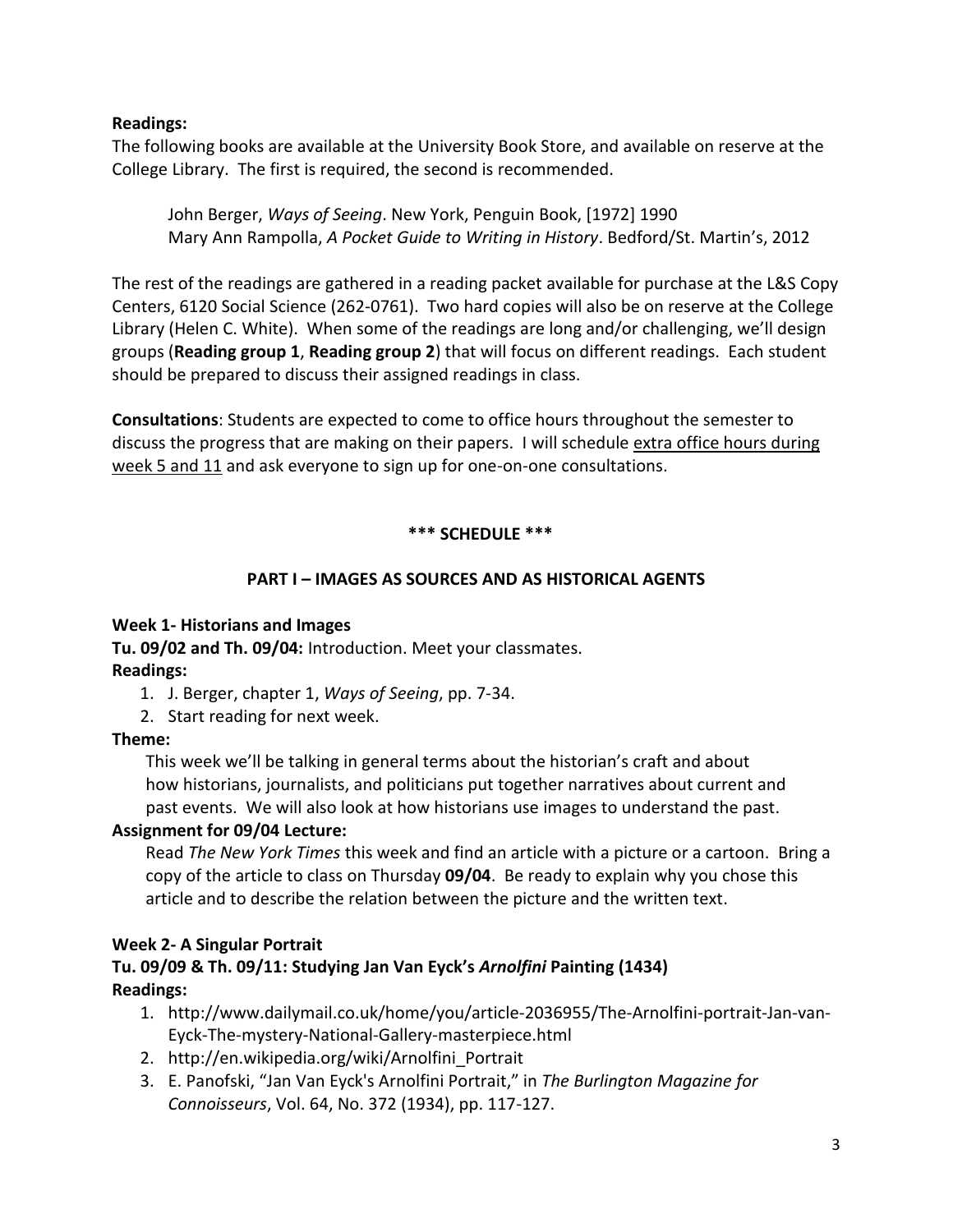- 4. E. Gombrich, *The Story of Art* ([1950]1995), pp. 176-181 [you may browse pp. 176-177).
- 5. L. Seidel, "Jan Van Eyck's Arnolfini Portrait: Business as Usual?" *Critical Inquiry*, Vol. 16, No. 1 (Autumn 1989): 54-86.

#### **Theme:**

This week, we'll learn to analyze an image by looking at its content, and the historical context in which it was made, including its author(s) and intended audience. We will also reflect on historical sources more generally. What is a primary source? How to use secondary sources? How can we find books and academic articles to help us with our research?

## **Assignment for 09/09:**

Read #1 and #2 to familiarize yourself with Jan Van Eyck's painting. Read chapter 5 in John Berger's *Ways of Seeing*, pp. 83-112. Try to apply some of Berger's ideas to the *Arnolfini Portrait*, and be prepared to discuss this in class.

### **Assignment for 09/11:**

Compare the information provided by 1/ the encyclopedia and journal article (#1 and #2) and by 2/ the academic articles (#3, #4 and #5). Take notes on your findings. Then choose one article from each group (one encyclopedia or journal article, and one academic article) and write a one-page paper comparing how the two chosen readings focus on different aspects in the painting. Make sure you provide precise references to the readings.

## **Week 3- A Singular Portrait (continued)**

#### **Tu. 09/16: Understanding what is a thesis Th. 09/18: Memorial Library and Art (Kohler) Library Readings: Same as week 2 Theme:**

What is a thesis? How can we design a research question?

### **Assignment for 09/16:**

Read again articles #3 (Panofski), #4 (Gombrich) and # 5 (Seidel) on the *Arnolfini Portrait* (1434). For each article, write a short paragraph explaining the author's main thesis in your own words (three paragraphs total). Briefly indicate what evidence the author relies on to support his or her thesis. The total paper should be no longer than one page.

### **Week 4- Print Capitalism and Mass-Produced Images**

## **Tu. 09/23 & Th. 09/25: The Diffusion of Texts and Images. Readings:**

- 1. F. Braudel, *Structures of Everyday Life* ([1979] 1981), pp. 397-402.
- 2. B. Anderson: "The Origins of National Consciousness," in *Imagined Communities* (1991), pp. 37-46.
- 3. Maps: [http://www.oldmapsonline.org/#bbox=-89.900986,42.87375,-](http://www.oldmapsonline.org/#bbox=-89.900986,42.87375,-88.90123,43.273006&q=&datefrom=1000&dateto=2010) [88.90123,43.273006&q=&datefrom=1000&dateto=2010](http://www.oldmapsonline.org/#bbox=-89.900986,42.87375,-88.90123,43.273006&q=&datefrom=1000&dateto=2010)

### **Theme:**

This week, we'll discuss how to determine which topic or historical question you want to research about.

### **Assignments:**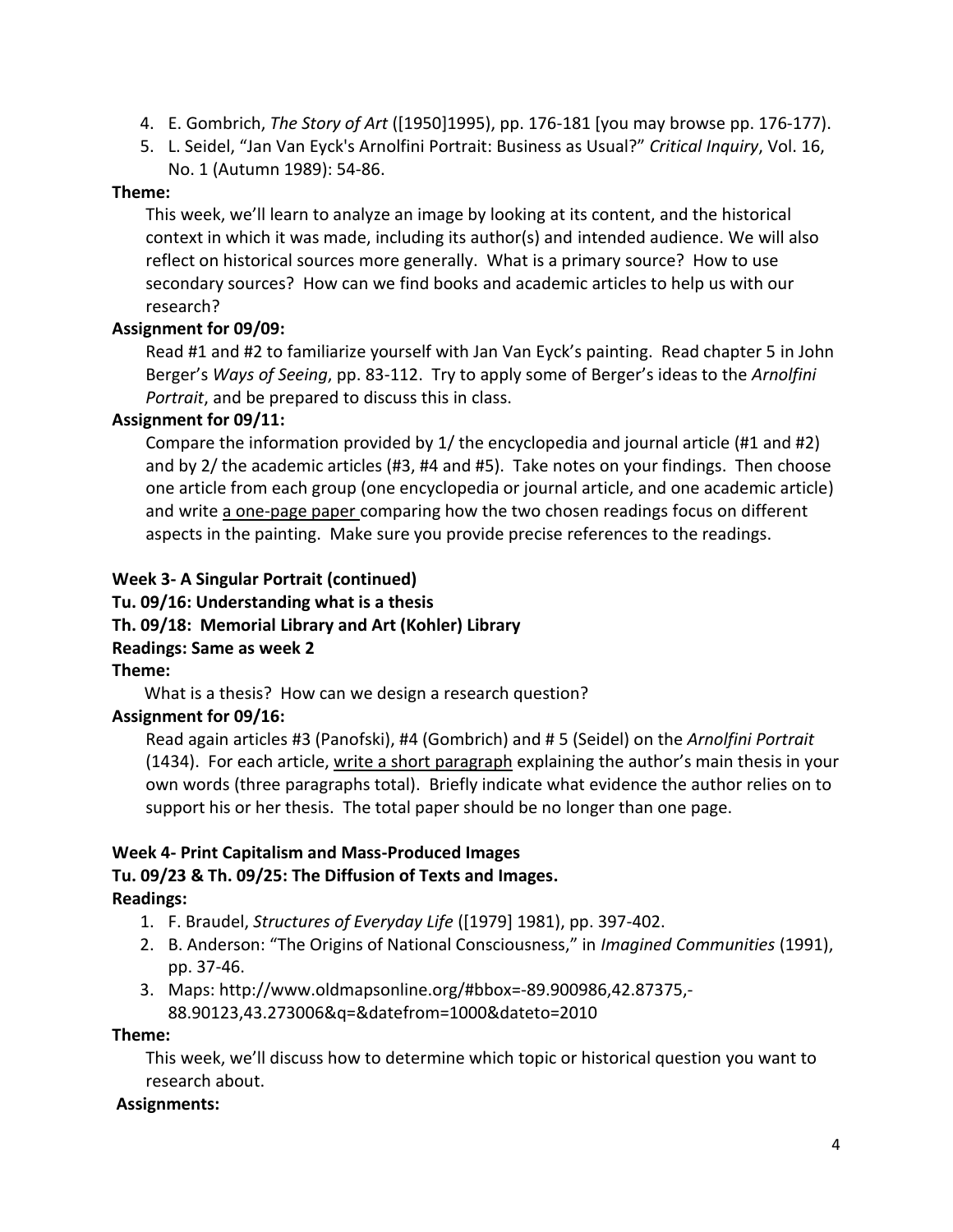1/ Choose a primary source that belongs to you or your family and bring it to class on **09/23**. Be prepared to talk about it. You can get ideas on the following website: [www.library.illinois.edu/village/primarysource/mod1/index.htm.](file:///C:/Users/Florence/Documents/HIST%20201/www.library.illinois.edu/village/primarysource/mod1/index.htm)

2/ Explore the website listed above (#3) and select one map of Madison or the surrounding region. For **09/25**, write a one-page paper explaining how you could use this map for exploring a particular historical thesis of your choice. Explain what other sources you would need to find to support your research (discuss at least three different sorts of sources). Attach a printed copy of the map to your paper and make sure you provide the reference for it.

#### **Week 5- Images of Race in Victorian England and Germany Tu. 09/30: Caricature: Victorians Cartoons**

# **Th. 10/02: Germany's Commercial Empire**

**Readings:** 

- 1. L. Perry Curtis, "Victorian Comic Art," & "Simianizing the Irish Celt," in *Apes and Angels* (1997), pp. 29-57. **[All]**
- 2. Cartoons from *The Punch* magazine (1841-2002):<http://www.punch.co.uk/gallery-list> [look only at "Victorian Era Cartoons" and "WWI Cartoons"]. **[All]**
- 3. D. Ciarlo, *Advertising Empire* (2011), pp. 1-21. **[Reading Group 1]**
- 4. J. Berger, *Ways of Seeing*, Chapter 7, pp. 129-155. **[Reading Group 2]**

# **Theme:**

This week we'll talk about contextualizing ideas and cross-reading sources. You also need to start working on your research proposal.

# **Assignment for 09/30:**

Be prepared to talk about the readings assigned to your reading group.

# **Assignment for 10/02:**

Choose a political cartoon or poster from the *Punch* magazine website (listed above). Print out a copy of this source and bring it to lecture on Thursday **10/02**. Be prepared to tell your classmates why you chose the source, and how you interpret it.

# **Week 6- Photography I**

# **Tu. 10/07: Photography and Colonialism**

# **Th. 10/09: Photography as a Domestic Art (Munby and Cullwick, family albums) Readings:**

- 1. W. Benjamin, "The Work of Art in the Age of Mechanical Reproduction," (1936) part I to VI, pp. 1-6. **[Reading group 1]**
- 2. S. Sontag, "In Plato's Cave," *On Photography* (1977), pp. 3-24. **[Reading group 2]**
- 3. A. McClintock, "Race, Cross Dressing and the Cult of Domesticity," *Imperial Leather* (1995), pp. 132-142. **[All]**

# **Theme:**

This week we'll start talking about photographs as sources and reflect on their use by historians.

# **Assignment:**

Write a one-page research proposal and bring it to class on **10/07**. (This is a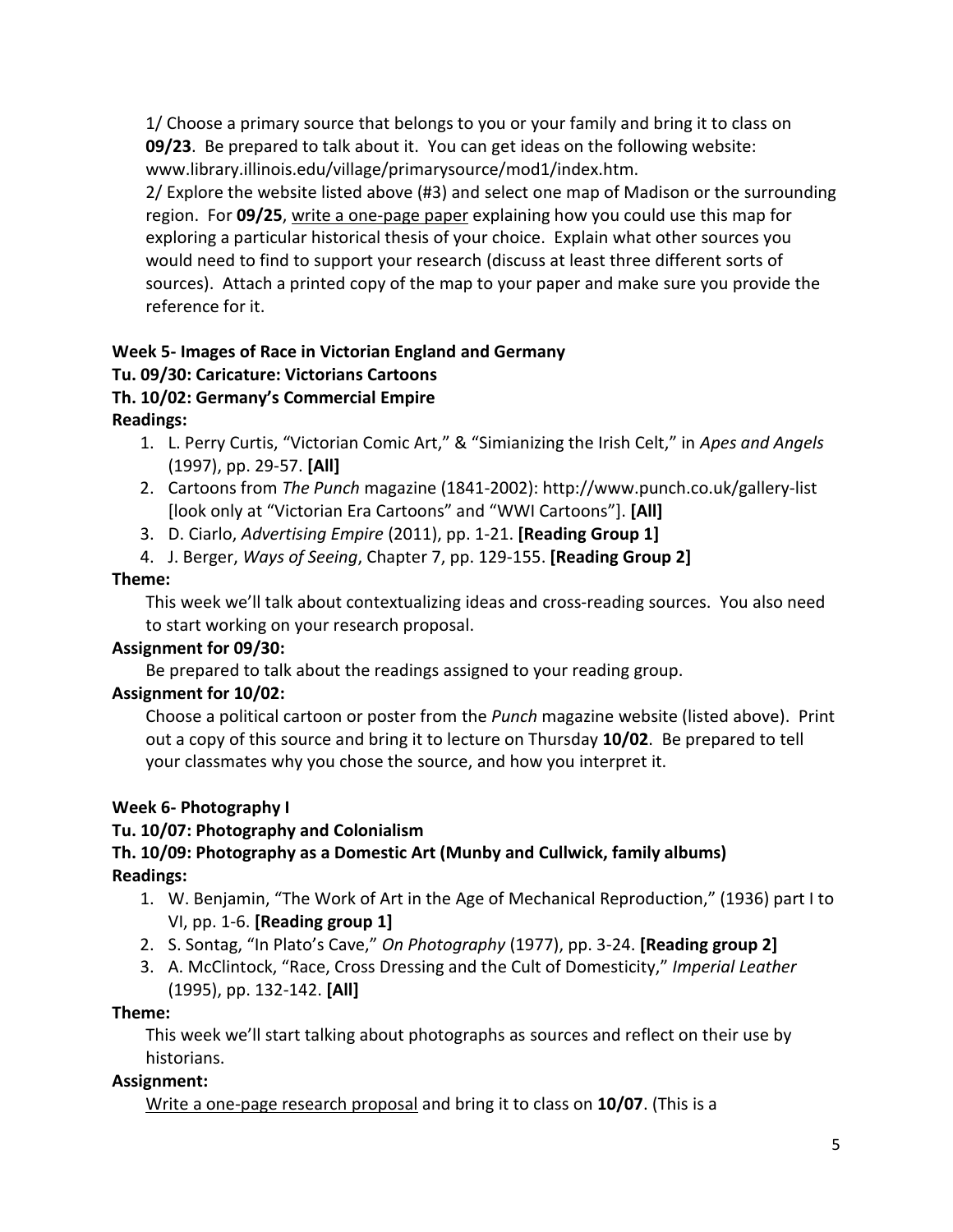draft. You will have the opportunity to revise it in a couple of weeks.) Be sure to clearly state your research question(s) and to attach a short list of primary and secondary sources. On **10/09**, you will read and discuss one another's proposals. You will also talk about the process of revising.

### **Week 7- Photography II: Portraying mid-20th century America Tu. 10/14: Dorothea Lange and the Great Depression Th. 10/16: Diane Arbus and Robert Frank**

# **Readings:**

## **Reading group 1:**

- 1. L. Gordon, *Dorothea Lange: A Life beyond Limits* (2009), pp. 235-243 & 259-274.
- 2. Browse through Robert Frank, *The Americans* (1958) [book on reserve; most pictures can also be found online]

## **Reading group 2:**

- 1. Browse through *Diane Arbus. An Aperture Monograph* (1972) [book on reserve; most pictures can also be found online]
- 2. Quotes from Diane Arbus, in *Diane Arbus. An Aperture Monograph* (1972), pp. 1-15.
- 3. Susan Sontag on Diane Arbus, *On Photography* (1977), pp. 32-47.

## **Theme:**

This week, we'll continue to talk about the research process and how to organize an outline and a research proposal.

## **Assignments:**

1/ On **10/14** bring in one of the primary sources that you have identified for your research paper. Be prepared to tell your classmates about this source and to explain how you might use it in your research paper.

2/ On **10/16** choose one of the one-page papers that you wrote during weeks 2, 3, and 4 and revise it based on the comments that you received. Bring your original paper and your revised paper. For the discussion in class, students in **Reading group 1** should be prepared to discuss Dorothea Lange's and Robert Frank's pictures. Students in **Reading group 2** should be prepared to discuss Diane Arbus, and to compare some of her pictures to Robert Frank's.

### **PART II- VISUALITY AND POWER STRUGGLES IN THE MODERN ERA**

### **Week 8- Working on Proposals**

# **Tu. 10/21: Reading and Discussing Proposals**

# **Th. 10/23: No class. Work on your annoted bibliography**

### **Theme:**

This week we will work on revising proposals. We'll also spend some time talking about footnotes and bibliographies.

### **Assignment for 10/21:**

Submit a revised one-page research proposal and a short list of primary and secondary sources.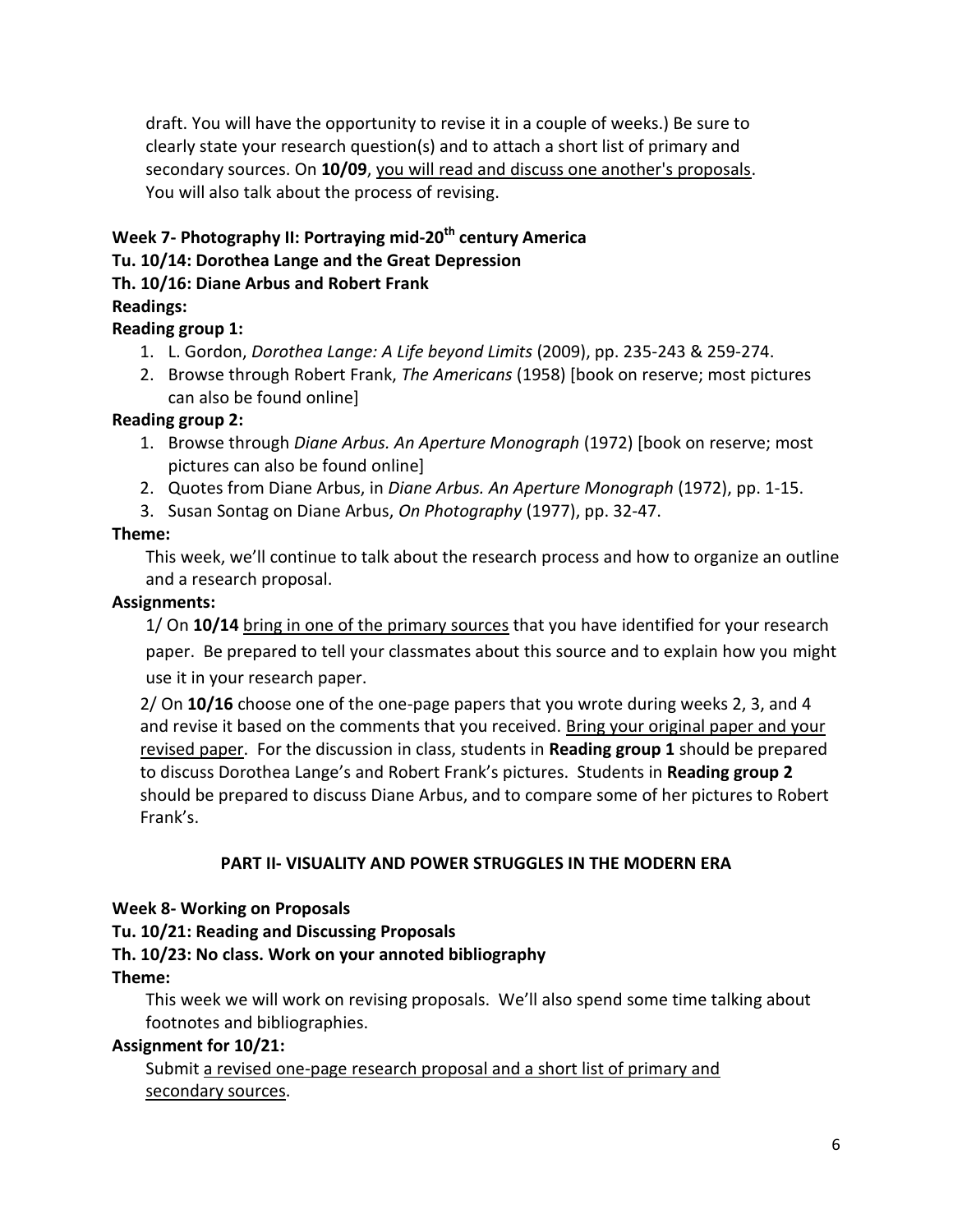# **Week 9- Vernacular Images**

# **Tu. 10/28: Folk Art (including graffiti and murals) Guest speaker: Nevine El Nossery Th. 10/30: Photography III- Vernacular Portraits**

### **Readings:**

- 1. Shawn Michelle Smith, *Photography on the Color Line* (2004), pp. 1-22 and illus. **[Reading group 1]**
- 2. L. Thomas, "The Modern Girl and Racial Respectability in 1930s South Africa," in *The Modern Girl Around the World*, ed. By A. E. Weinbaum et al (2008), pp. 96-119. **[Reading group 1]**

### **Theme:**

This week we'll continue to talk about sources and how to construct an archive. We will also work on bibliographies.

## **Assignments:**

Submit two copies of a four-page annotated bibliography for your research paper on **10/28**. It should include at least four primary sources and four secondary sources. On **10/30** you will discuss your writing partner's bibliography.

## **Week 10- Architectures & Spectacle**

# **Tu. 11/04 & Th. 11/06: Plantation Architecture, Slave Markets and Panopticism Readings:**

- 1. J. M. Vlach, *Back of the Big House. The Architecture of Plantation Slavery* (1993), pp. 228-236, & 204-209 [illus.]. **[All]**
- 2. W. Johnson, *Soul by Soul*: *Life inside the Antebellum Slave Market* (1999), pp. 1-3 & 135- 161. **[Reading group 1]**
- 3. M. Foucault: "Panopticism," in *Discipline & Punish* (1995 [1977]) pp. 195-228. **[Reading group 2]**

# **Theme**:

This week we'll talk about writing. How do you tell an engaging story and make an historical intervention at the same time?

# **Assignment for 11/04:**

Write a two-page paper introducing the reader to the most interesting idea, image, character or event in your research paper. This paper might ultimately serve as part of the introduction to your research paper. You will spend time in class reading and discussing one another's papers.

# **Week 11- Material Culture and Virtual Images**

# **Tu. 11/11: How to Use Objects for Historical Research?**

# **Th. 11/13: Museums, Collections and Virtual Images**

# **Readings:**

- 1. R. Barthes, "Toys," *Mythologies* [1957] in *The Object Reader*, edited by F. Candlin and R. Guins (2009), pp. 39-40. **[Reading group 1]**
- 2. S. Price, "Power Plays," in *Primitive Art in Civilized Places* (2002), pp. 68-81. **[Reading group 2]**

# **Theme:**